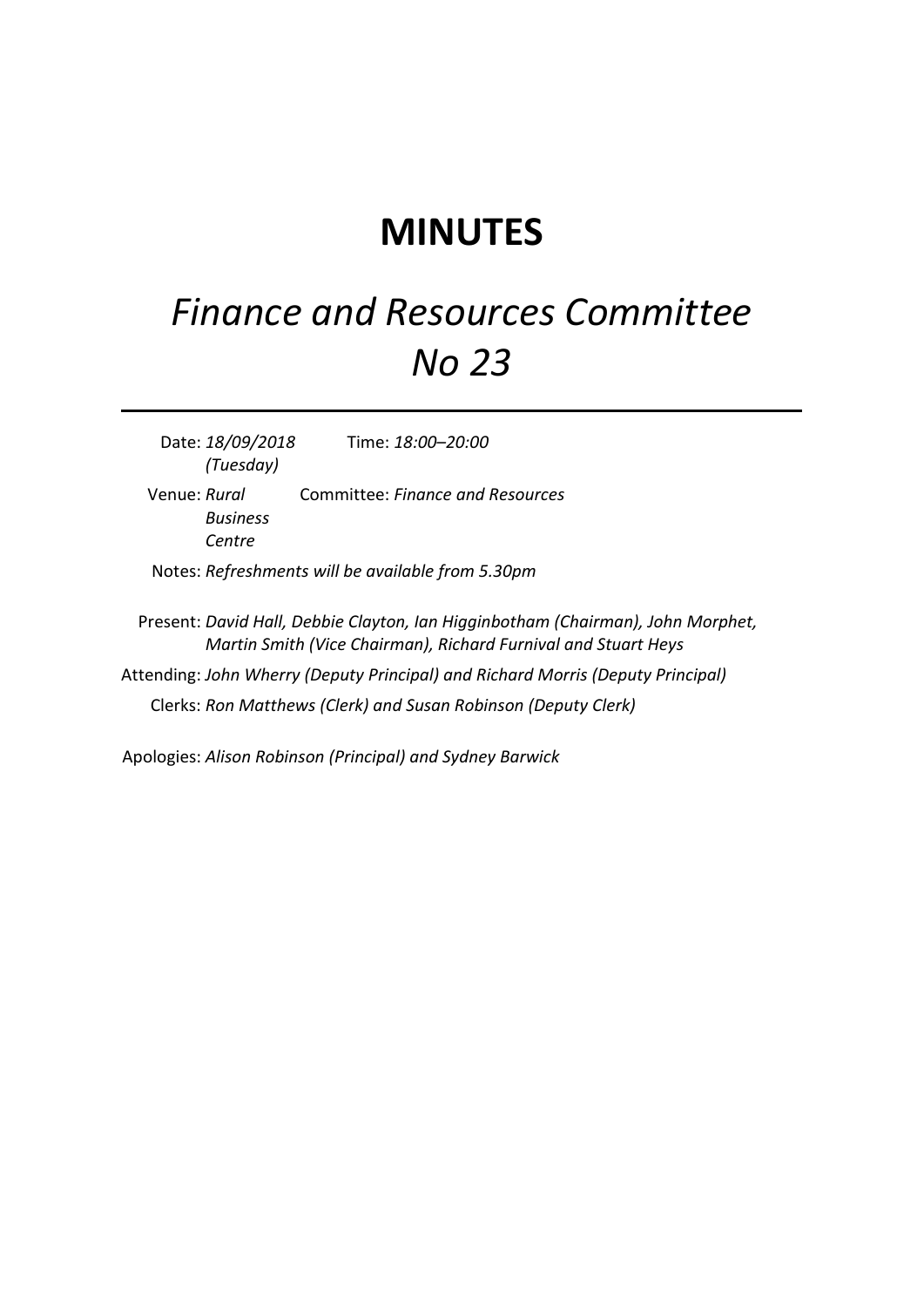| Item number:<br>(and<br>category) | Item description:                                                                                                                                                                                                                        | Queries: |
|-----------------------------------|------------------------------------------------------------------------------------------------------------------------------------------------------------------------------------------------------------------------------------------|----------|
| 51.18<br>Decision                 | <b>Attendance of College Management Staff</b>                                                                                                                                                                                            |          |
|                                   | Section 8.2 of the current Constitution and Terms of Reference for the Finance<br>and Resources Committee states:                                                                                                                        |          |
|                                   | College Management and / or Consultants may attend meetings in an advisory<br>capacity.                                                                                                                                                  |          |
|                                   | <b>Resolved:</b>                                                                                                                                                                                                                         |          |
|                                   | That College Management staff attend the meeting.                                                                                                                                                                                        |          |
| 52.18<br>Record                   | <b>Apologies for Absence</b>                                                                                                                                                                                                             |          |
|                                   | Apologies were received from the Principal, Alison Robinson and Student<br>Governor, Sydney Barwick.                                                                                                                                     |          |
|                                   | A welcome was extended to Staff Governor Debbie Clayton who was attending<br>her first meeting of the Finance & Resources meeting.                                                                                                       |          |
| 53.18<br><b>Decision</b>          | <b>Public Minutes of Previous Meeting</b>                                                                                                                                                                                                |          |
|                                   | The public minutes of meeting No 22 held on 19 June 2018 (published on the<br>extra net) were signed and agreed as a true and correct record of the meeting.                                                                             |          |
| 54.18<br>Record                   | <b>Declarations of Interest</b>                                                                                                                                                                                                          |          |
|                                   | There were no declarations of interests made in respect of items on the public<br>agenda.                                                                                                                                                |          |
| 55.18<br><b>Decision</b>          | <b>Election of Chair and Vice Chair</b>                                                                                                                                                                                                  |          |
|                                   | Members gave consideration to electing a Chair and Vice Chair of the Committee<br>for the academic year and gave regard to the reduced funding and so challenges<br>ahead for the College.                                               |          |
|                                   | The Committee decided to opt for continuity and following due process re-<br>elected the current Chair to serve for a further year.                                                                                                      |          |
|                                   | The Chair did indicate he may step down during year.                                                                                                                                                                                     |          |
|                                   | <b>Resolved:</b>                                                                                                                                                                                                                         |          |
|                                   | That Ian Higginbotham be re-appointed Chair of Finance & Resources<br>1.<br>Committee for the academic year 2018/19<br>That Martin Smith be appointed Vice Chair of Finance & Resources<br>2.<br>Committee for the academic year 2018/19 |          |
|                                   |                                                                                                                                                                                                                                          |          |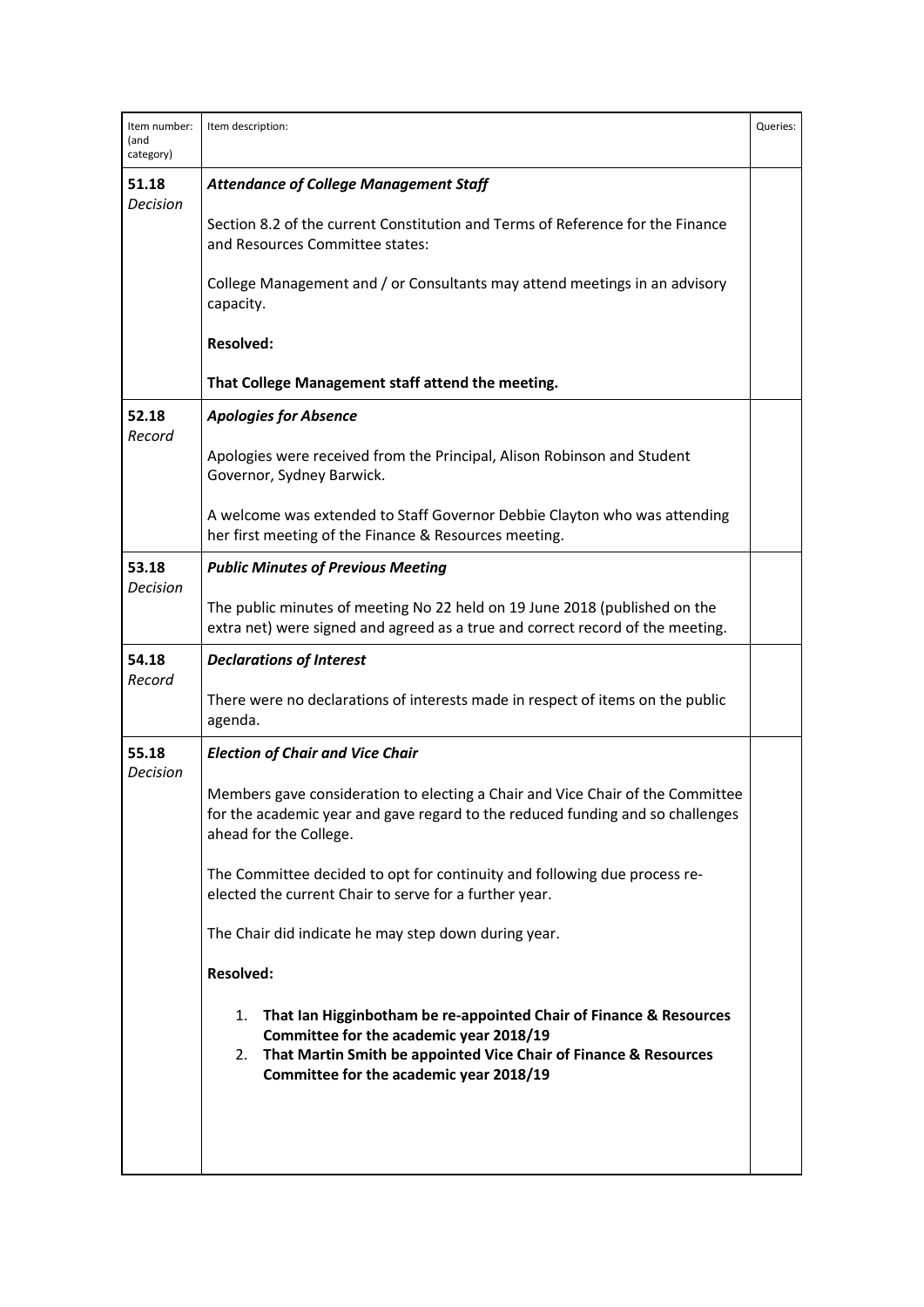| 56.18<br><b>Decision</b> | <b>Strategic Plan Progress Report.</b>                                                                                                                                                                                                                                                                                                                                                                                                                                                                   |  |
|--------------------------|----------------------------------------------------------------------------------------------------------------------------------------------------------------------------------------------------------------------------------------------------------------------------------------------------------------------------------------------------------------------------------------------------------------------------------------------------------------------------------------------------------|--|
|                          | The Financial Position Statement agenda item was brought forward in the<br>meeting and this item was considered following those discussions.                                                                                                                                                                                                                                                                                                                                                             |  |
|                          | Targets had been agreed at the previous Corporation meeting and reflected the<br>previous years performance, College aspirations and the current landscape.<br>We will continue to build and enhance our brand and reputation for excellence<br>within the land-based & sports sectors                                                                                                                                                                                                                   |  |
|                          | A revised target for key performance indicator, 'Apprentices 16-18 and Adults<br>income generated' was agreed as £3.16m and represented significant growth.<br>FE income generated had exceeded target though numbers were below. The<br>agreed target for FE 16-18 numbers was set at 1600 just below the previous<br>years target. The FE income target remained the same as last year.<br>HE targets were similar to last year with growth for part time to compensate for<br>a decline in full time. |  |
|                          | We will provide an outstanding teaching and learning experience<br>Capital Plan and Human Resources Key performance indicators remained fit for<br>purpose.                                                                                                                                                                                                                                                                                                                                              |  |
|                          | We will deliver great value for money<br>The surplus before and after interest had fallen below target and this reduction<br>was projected for 2018/19 with contribution from education set to fall 2% for<br>the coming year to 50%. Ventures targets were unchanged.<br>The farm was expected to improve its performance.<br>Staff costs as a percentage of income were set to rise by 1.5% to 57%.<br>Financial health would remain 'Good'.                                                           |  |
|                          | Recruitment figures were not finalised and the College was still recruiting. There<br>had been fewer applicants but conversion rates were higher. Overall at this stage<br>recruitment was similar to previous years. Further analysis would be provided to<br>Quality & Standards Committee.<br>College has an audit of where applicants came from and does track back to<br>source.<br>College continually looked into new initiatives and new products. There would                                   |  |
|                          | be focus on reducing loss from withdrawals through offering alternative<br>provision.                                                                                                                                                                                                                                                                                                                                                                                                                    |  |
|                          | Members also received responses to questions around course margins and<br>impact from competitors, eg new local provision in animal studies.                                                                                                                                                                                                                                                                                                                                                             |  |
|                          | It was acknowledged that nationally demographics still indicated a downward<br>trend.                                                                                                                                                                                                                                                                                                                                                                                                                    |  |
|                          | Members also gave attention to meeting industry needs and strategies.                                                                                                                                                                                                                                                                                                                                                                                                                                    |  |
|                          | <b>Resolved:</b>                                                                                                                                                                                                                                                                                                                                                                                                                                                                                         |  |
|                          | That the Strategic Plan Progress Report be received.<br>1.<br>That the revised target for apprenticeship income be agreed.<br>2.                                                                                                                                                                                                                                                                                                                                                                         |  |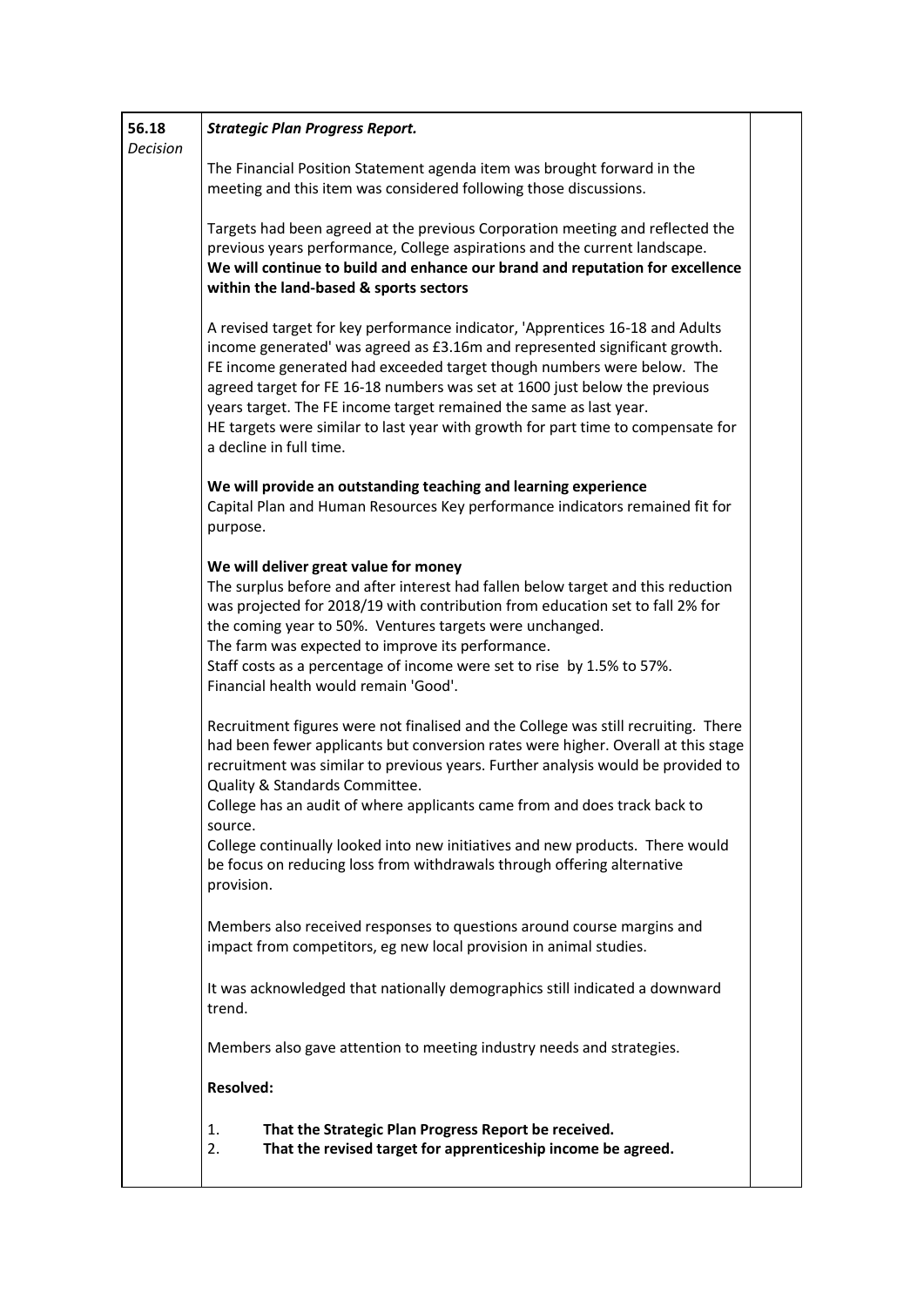| 57.18<br>Record          | <b>Strategic Plan Targets for 2018/2019</b>                                                                                                                                                                                                                                                                  |  |
|--------------------------|--------------------------------------------------------------------------------------------------------------------------------------------------------------------------------------------------------------------------------------------------------------------------------------------------------------|--|
|                          | This item was considered with the previous item.                                                                                                                                                                                                                                                             |  |
| 58.18<br><b>Decision</b> | <b>Financial Position Statement for the Period Ended 31 July 2018</b>                                                                                                                                                                                                                                        |  |
|                          | The report informed the Committee of performance to date against budget and<br>showed comparisons against the same period in the previous financial year.                                                                                                                                                    |  |
|                          | Members noted the financial statements would be subject to final adjustments.                                                                                                                                                                                                                                |  |
|                          | The forecast out-turn was a surplus of £860k, before exceptional costs of staff<br>restructuring, FRS102 pension movements and surplus on fixed asset disposals.                                                                                                                                             |  |
|                          | Overall income was £315k (1.0%) less than budget, though £526k (1.8%) ahead<br>of last year. The key Income variances were that Education including sub-<br>contract income was £127k (0.6%) less than budget and Apprenticeship and<br>Skills including sub-contract income was £332k (11.2%) below budget. |  |
|                          | The College achieved an operating surplus in the year of £481k, compared to the<br>budgeted surplus of £917k, being £438k (47.65) lower.                                                                                                                                                                     |  |
|                          | There were some exceptional costs due to employee redundancy and payment<br>in lieu of notice costs of £227k have been incurred in July in respect of 20<br>personnel exiting the business, as part of efficiency staffing reductions.<br>Decommissioning of old accommodation block dating from 1930s.      |  |
|                          | The balance sheet position remains strong. Cash balances in the year have<br>increased from £4.86m to £6.18m.                                                                                                                                                                                                |  |
|                          | Members noted the variance to budget had occurred largely in the final<br>quarter. They engaged in extensive debate to explore the reasons but also how<br>improved or new data systems could support reporting and management<br>functions.                                                                 |  |
|                          | Investigations were being undertaken to identify within which areas of the<br>College operation the overspend occurred and whether this was partly<br>procurement in advance for 2018/2019 and could therefore be deducted from<br>the 2018 /19 budgets.                                                     |  |
|                          | DPF&CS also reported that he was reviewing the structure within the finance<br>unit and the Committee reiterated that he should include in the restructure the<br>additional resources required to deliver the needs identified utilising interim<br>appointments if required.                               |  |
|                          | The Committee also requested a review of the format of the financial reports to<br>include a twelve month rolling cash flow position.                                                                                                                                                                        |  |
|                          | Having regard to the above and following a detailed and extensive debate it was                                                                                                                                                                                                                              |  |
|                          | <b>Resolved:</b>                                                                                                                                                                                                                                                                                             |  |
|                          | That Corporation be requested to agree:                                                                                                                                                                                                                                                                      |  |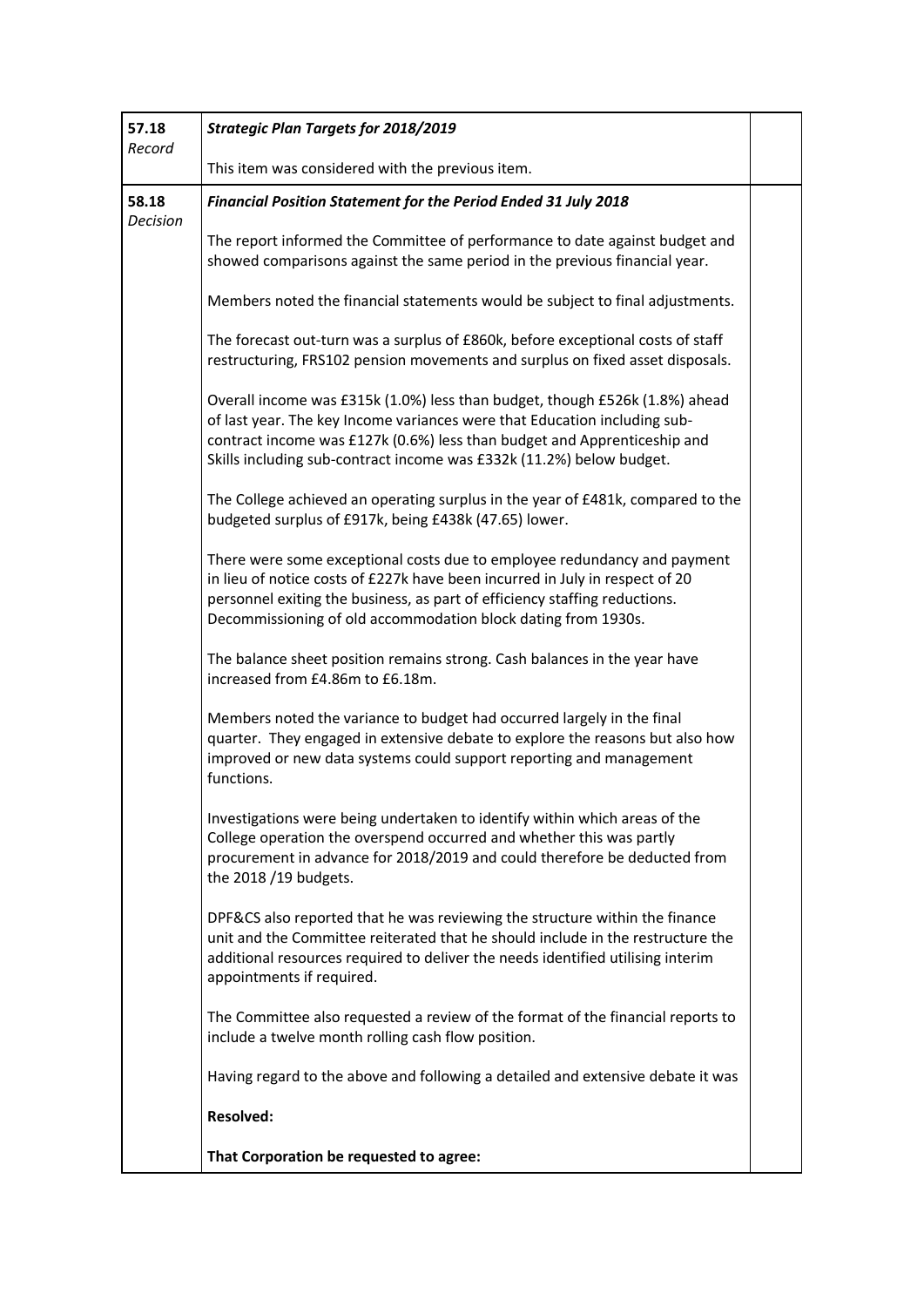|                          | That the monies for the proposed website project be reassigned to<br>1.<br>part fund IT systems Investment<br>RSM be assigned to audit the College procurement and practice and<br>2.<br>approach seeking advice regarding best practice in the sector.<br>That the Committee agree:<br>3.<br>The Finance Team structure be reviewed<br>4.<br>5. Proposals be produced regarding data and finance systems to include<br>costs, resources and an implementation programme<br>That a report be produced on the overspends of the 2017 /18 financial<br>6.<br>year<br>7. Review of the format of financial reports to include a 12 month rolling<br>cash flow. |  |
|--------------------------|-------------------------------------------------------------------------------------------------------------------------------------------------------------------------------------------------------------------------------------------------------------------------------------------------------------------------------------------------------------------------------------------------------------------------------------------------------------------------------------------------------------------------------------------------------------------------------------------------------------------------------------------------------------|--|
| 59.18<br><b>Decision</b> | Myerscough Ventures Report for the Period Ended 31 July 2018                                                                                                                                                                                                                                                                                                                                                                                                                                                                                                                                                                                                |  |
|                          | Ventures contribution was £57k (4.0%) below budget and £334k higher than last<br>year. Residential numbers were up which also benefited other venture areas.                                                                                                                                                                                                                                                                                                                                                                                                                                                                                                |  |
|                          | The Farm was below budget by £99.824k due in the main to the adverse weather<br>during the year                                                                                                                                                                                                                                                                                                                                                                                                                                                                                                                                                             |  |
|                          | <b>Resolved:</b>                                                                                                                                                                                                                                                                                                                                                                                                                                                                                                                                                                                                                                            |  |
|                          | That the report be received.                                                                                                                                                                                                                                                                                                                                                                                                                                                                                                                                                                                                                                |  |
| 60.18<br>Decision        | Capital Expenditure Report as at 31 July 2018                                                                                                                                                                                                                                                                                                                                                                                                                                                                                                                                                                                                               |  |
|                          | Finance & Resources Committee gave consideration to the Capital Expenditure<br>Report to 31 July 2018.                                                                                                                                                                                                                                                                                                                                                                                                                                                                                                                                                      |  |
|                          | The new Croxteth Animal studies and Equine Centre were the principal projects<br>within the year, achieving practical completion in March 2018.<br>Total expenditure in the year was £3.35m, and £625k less than budget.                                                                                                                                                                                                                                                                                                                                                                                                                                    |  |
|                          | Members received clarification on equipment and vehicle expenditure.                                                                                                                                                                                                                                                                                                                                                                                                                                                                                                                                                                                        |  |
|                          | <b>Resolved:</b>                                                                                                                                                                                                                                                                                                                                                                                                                                                                                                                                                                                                                                            |  |
|                          | That the Capital Expenditure Report 31 July 2018 be received.                                                                                                                                                                                                                                                                                                                                                                                                                                                                                                                                                                                               |  |
| 61.18<br><b>Decision</b> | <b>Pension Fund Valuation at 31 July 2018</b>                                                                                                                                                                                                                                                                                                                                                                                                                                                                                                                                                                                                               |  |
|                          | The pension contribution forecast linked to the deficit for the Local Government<br>Pension scheme (Support Staff) was received in September 2017, and was<br>included in the final accounts. This was an accounting adjustment and was not<br>an actual payment. The forecast was £1.302M which had been recorded in the<br>Financial Plan submitted to the ESFA. Notification had been received that the<br>figure for 2017/2018 would be £1.254m a reduction of £48k. This adjustment<br>had been made to the final accounts.                                                                                                                            |  |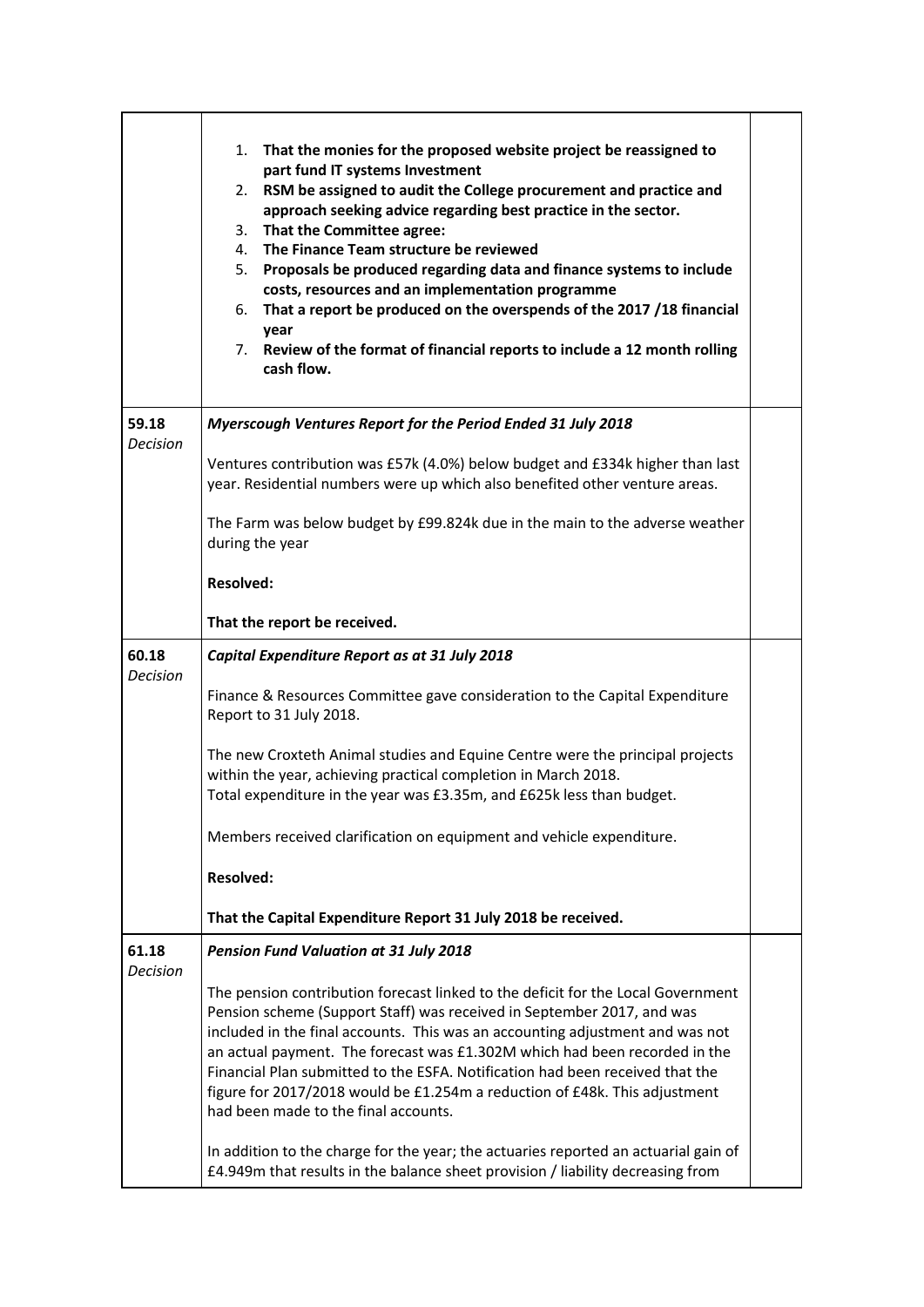|                          | £13.756m to £10.061m which improves College net assets / reserves reported in<br>the Statement of Financial Position.                                                                                                                                                                                                                                                                                      |  |
|--------------------------|------------------------------------------------------------------------------------------------------------------------------------------------------------------------------------------------------------------------------------------------------------------------------------------------------------------------------------------------------------------------------------------------------------|--|
|                          | <b>Resolved:</b>                                                                                                                                                                                                                                                                                                                                                                                           |  |
|                          | That the report on the pension fund valuation be received.                                                                                                                                                                                                                                                                                                                                                 |  |
| 62.18<br><b>Decision</b> | <b>Statutory Risk Register</b>                                                                                                                                                                                                                                                                                                                                                                             |  |
|                          | Corporation gave consideration to those elements of the statutory risk register<br>applicable to the areas of operation of the Committee. The Committee felt the<br>scoring relating to the risk concerning fraudulent activity be reviewed,<br>recognising overspend in the 17/18 year and proposals to review procurement.<br>Members requested a risk be added in relation to Pension Fund liabilities. |  |
|                          | <b>Resolved:</b>                                                                                                                                                                                                                                                                                                                                                                                           |  |
|                          | That the risk register be approved subject to actions completed.                                                                                                                                                                                                                                                                                                                                           |  |
| 63.18<br><b>Decision</b> | <b>Going Concern</b>                                                                                                                                                                                                                                                                                                                                                                                       |  |
|                          | "Going Concern' is a fundamental accounting concept for the preparation of<br>financial statements. Corporation was required to satisfy itself that it would be<br>reasonable to prepare the College's financial statements on a 'Going Concern'<br>basis.                                                                                                                                                 |  |
|                          | <b>Resolved:</b>                                                                                                                                                                                                                                                                                                                                                                                           |  |
|                          | That Finance & Resources Committee recommended the assumption of 'Going<br>Concern' in the preparation of the Colleges Financial Statements for 2017 /<br>2018.                                                                                                                                                                                                                                            |  |
| 64.18<br><b>Decision</b> | <b>Trade Debt Levels</b>                                                                                                                                                                                                                                                                                                                                                                                   |  |
|                          | Finance & Resources Committee gave detailed consideration to the report on<br>Trade Debt Levels.                                                                                                                                                                                                                                                                                                           |  |
|                          | Members sought clarity on the levels of debt, different elements, timings and<br>payment plans and how much of the debt referred to future provision.                                                                                                                                                                                                                                                      |  |
|                          | The Chair agreed to meet with the Deputy Principal to understand the report in<br>greater detail and report back to the next meeting.                                                                                                                                                                                                                                                                      |  |
|                          | <b>Resolved:</b>                                                                                                                                                                                                                                                                                                                                                                                           |  |
|                          | That the Annual Trade Debt Levels Report be received.                                                                                                                                                                                                                                                                                                                                                      |  |
| 65.18<br>Decision        | Overseas Visits Annual Report for the Year Ended 31 July 2018                                                                                                                                                                                                                                                                                                                                              |  |
|                          | Finance & Resources Committee gave consideration to the Overseas Visits<br>Annual Report for the Year ended 31 July 2018.                                                                                                                                                                                                                                                                                  |  |
|                          | The contributions from third parties resulted in a cost to the College of £8,228                                                                                                                                                                                                                                                                                                                           |  |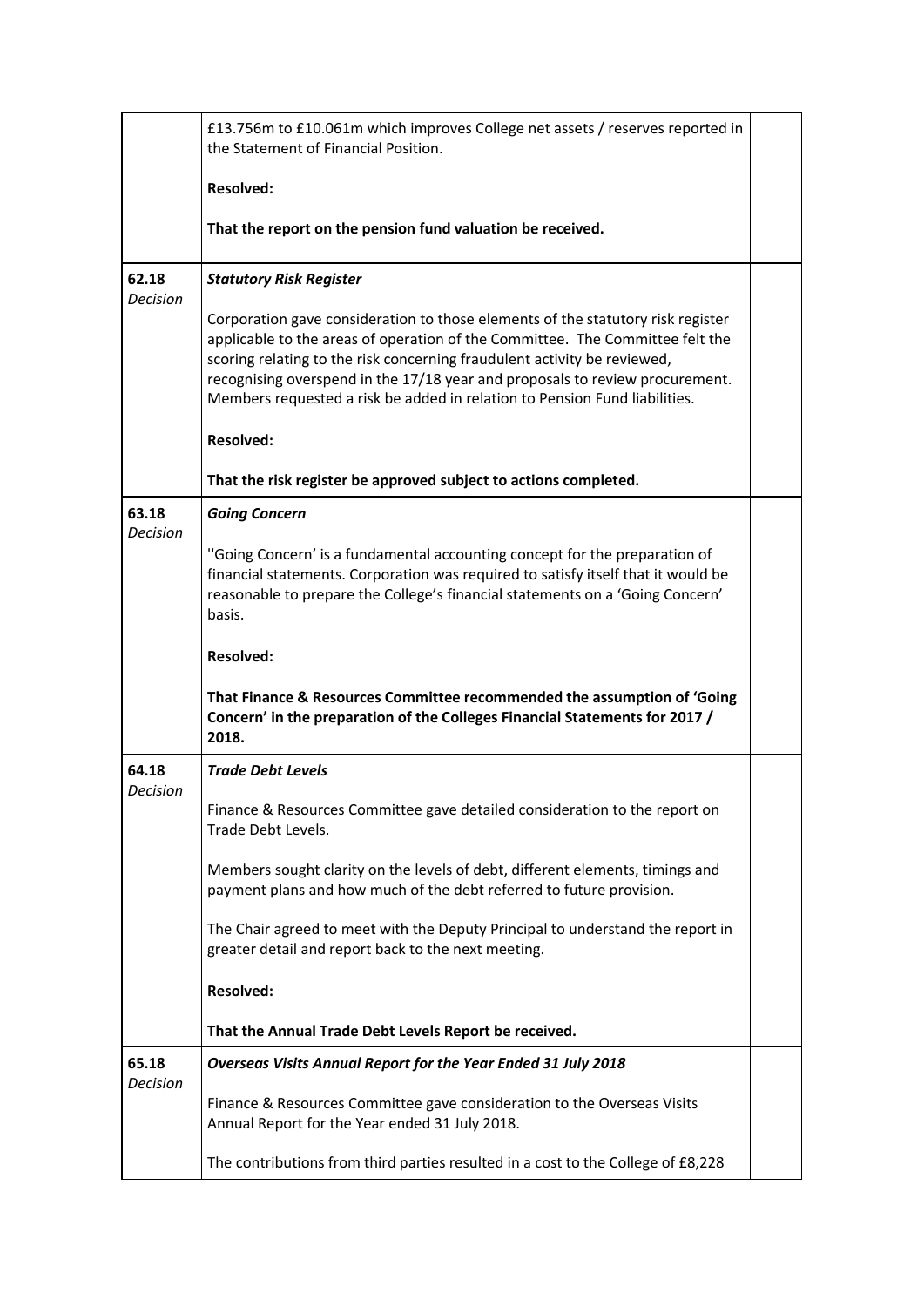|                          | for 25 overseas visits to the value of £162,499. The report indicated the level of<br>student participation.                                                                                                                                                                                                                                                              |  |
|--------------------------|---------------------------------------------------------------------------------------------------------------------------------------------------------------------------------------------------------------------------------------------------------------------------------------------------------------------------------------------------------------------------|--|
|                          | Following due consideration Finance & Resources Committee agreed the<br>overseas trips provided worthwhile opportunities and experiences for the<br>students and for those involved in research and networking on an international<br>level.                                                                                                                              |  |
|                          | The sign off process for overseas visits, which included Chair of Corporation, was<br>confirmed.                                                                                                                                                                                                                                                                          |  |
|                          | <b>Resolved:</b>                                                                                                                                                                                                                                                                                                                                                          |  |
|                          | That the Overseas Visits Annual Report for the Year Ended 31 July 2018 be<br>received.                                                                                                                                                                                                                                                                                    |  |
| 66.18<br><b>Decision</b> | <b>College Value for Money Policy Review</b>                                                                                                                                                                                                                                                                                                                              |  |
|                          | Finance and Resources Committee gave consideration to the College Value for<br>Money Policy Review.                                                                                                                                                                                                                                                                       |  |
|                          | The report detailed processes in place to ensure best value was achieved on<br>major expenditure.                                                                                                                                                                                                                                                                         |  |
|                          | Best value was judged through formalised and scored procedures taking into<br>account additional factors other than price.                                                                                                                                                                                                                                                |  |
|                          | Finance & Resources Committee expressed satisfaction with the actions being<br>taken.                                                                                                                                                                                                                                                                                     |  |
|                          | <b>Resolved:</b>                                                                                                                                                                                                                                                                                                                                                          |  |
|                          | That the College Value for Money Policy Review be agreed.                                                                                                                                                                                                                                                                                                                 |  |
| 67.18<br>Decision        | Self-Assessment of Compliance with the Regularity and Propriety Reguirements                                                                                                                                                                                                                                                                                              |  |
|                          | The Committee noted the questionnaire and the responses provided by the<br>College. The document is used as the basis for the Regularity Audit by the<br>Independent Auditors. It is required to be signed by the Chair of Corporation and<br>the Accounting Officer, in advance of the reporting of the audit, in compliance<br>with the Post 16 Audit Code of Practice. |  |
|                          | <b>Resolved:</b>                                                                                                                                                                                                                                                                                                                                                          |  |
|                          | That the self-assessment of compliance with the regularity and propriety<br>requirements document be received.                                                                                                                                                                                                                                                            |  |
| 68.18<br>Decision        | Chairs Action - Sub-Contracting Supply Chain Fees and Charges - Policy and<br><b>Procedure</b>                                                                                                                                                                                                                                                                            |  |
|                          | The Chair of the Corporation and the Chair of the Committee had, acting under<br>Chair's Action, agreed and signed the current edition of the above Policy and<br>Procedure.                                                                                                                                                                                              |  |
|                          |                                                                                                                                                                                                                                                                                                                                                                           |  |